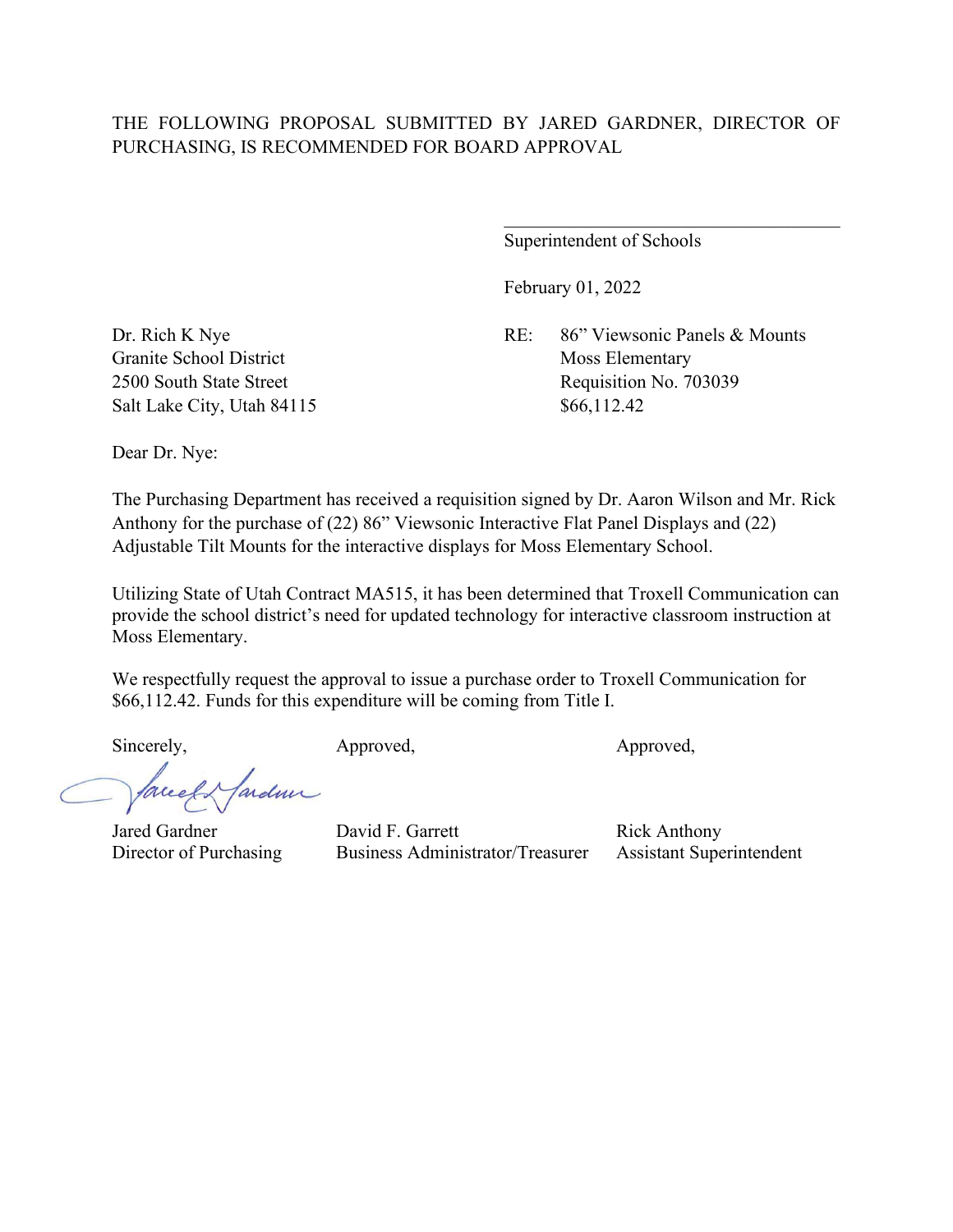## THE FOLLOWING PROPOSAL SUBMITTED BY JARED GARDNER, DIRECTOR OF PURCHASING, IS RECOMMENDED FOR BOARD APPROVAL

Superintendent of Schools

February 01, 2022

Dr. Rich K Nye RE: 86" Viewsonic Panels & Mounts Granite School District Pioneer Elementary 2500 South State Street Requisition No. 702978

Salt Lake City, Utah 84115 \$59,920.00

Dear Dr. Nye:

The Purchasing Department has received a requisition signed by Dr. Aaron Wilson and Mr. Rick Anthony for the purchase of (20) 86" Viewsonic Interactive Flat Panel Displays and (20) Adjustable Tilt Mounts for the interactive displays for Pioneer Elementary School.

Utilizing State of Utah Contract MA515, it has been determined that Troxell Communication can provide the school district's need for updated technology for interactive classroom instruction at Pioneer Elementary.

We respectfully request the approval to issue a purchase order to Troxell Communication for \$59,920.00. Funds for this expenditure will be coming from ESSER II CARES funding.

Sincerely, Approved, Approved, Approved,

ardmi

Director of Purchasing Business Administrator/Treasurer Assistant Superintendent

Jared Gardner **David F. Garrett** Rick Anthony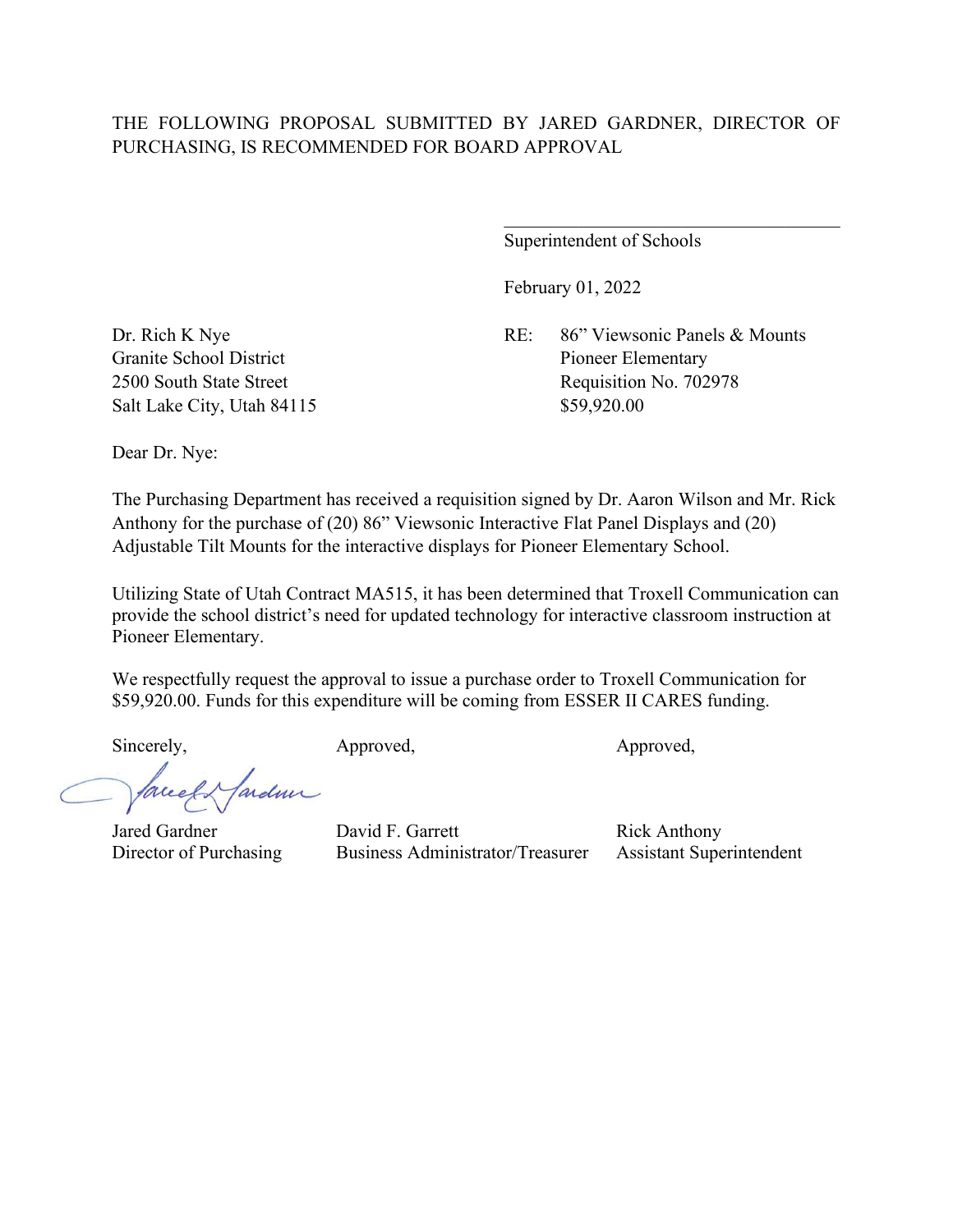February 1, 2022

Dr. Rich K. Nye RE: Carpet Tile for Beehive Elem Granite School District Requisition No. 703150

 $\overline{\phantom{a}}$ 

2500 South State Street \$66,505.33 Salt Lake City, Utah 84115

Dear Dr. Nye:

The Purchasing Department has received a requisition for the purchase of carpet tile for Beehive Elementary School. This requisition has been signed by Mr. Rex Goudy and Mr. Donald L. Adams.

This purchase is being made from Shaw Contract Group under District Contract SF19-201.

Permission is requested to issue a purchase order in the amount of \$66,505.33 to Shaw Contract Group. Funds for this expenditure will come from the capital outlay maintenance facility construction budget.

Jarden Creek

Sincerely, Approved, Approved, Approved,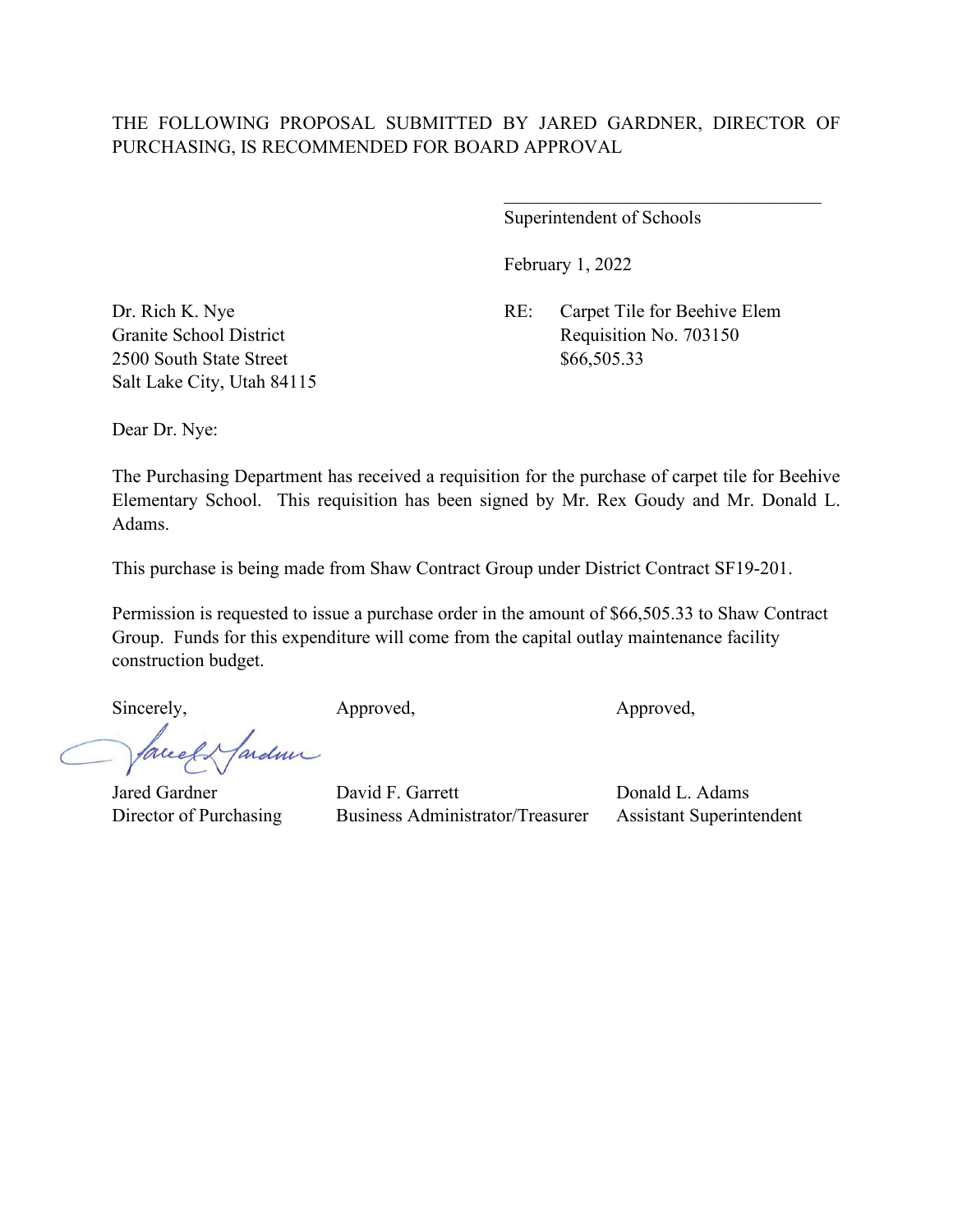February 1, 2022

Dr. Rich K. Nye RE: Carpet Tile for Bridger Elem Granite School District Requisition No. 703152

 $\overline{\phantom{a}}$ 

2500 South State Street \$66,904.48 Salt Lake City, Utah 84115

Dear Dr. Nye:

The Purchasing Department has received a requisition for the purchase of carpet tile for Bridger Elementary School. This requisition has been signed by Mr. Rex Goudy and Mr. Donald L. Adams.

This purchase is being made from Shaw Contract Group under District Contract SF19-201.

Permission is requested to issue a purchase order in the amount of \$66,904.48 to Shaw Contract Group. Funds for this expenditure will come from the capital outlay maintenance facility construction budget.

Sincerely, Approved, Approved, Approved,

Jarden Correct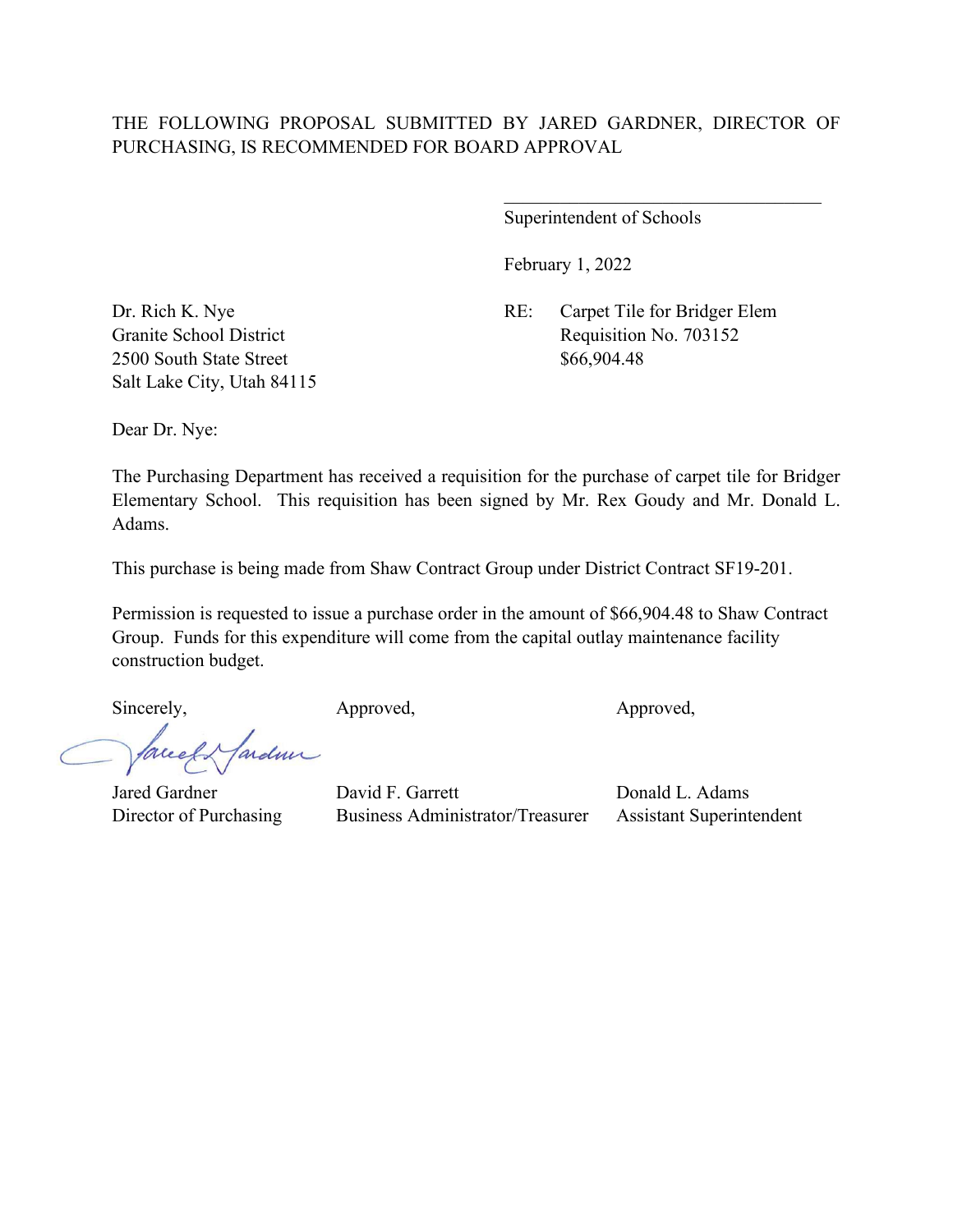February 1, 2022

Dr. Rich K. Nye RE: Carpet Tile for Lincoln Elem Granite School District Requisition No. 703161

 $\overline{\phantom{a}}$ 

2500 South State Street \$129,884.03 Salt Lake City, Utah 84115

Dear Dr. Nye:

The Purchasing Department has received a requisition for the purchase of carpet tile for Lincoln Elementary School. This requisition has been signed by Mr. Rex Goudy and Mr. Donald L. Adams.

This purchase is being made from Shaw Contract Group under District Contract SF19-201.

Permission is requested to issue a purchase order in the amount of \$129,884.03 to Shaw Contract Group. Funds for this expenditure will come from the capital outlay maintenance facility construction budget.

Jarden Correct

Sincerely, Approved, Approved, Approved,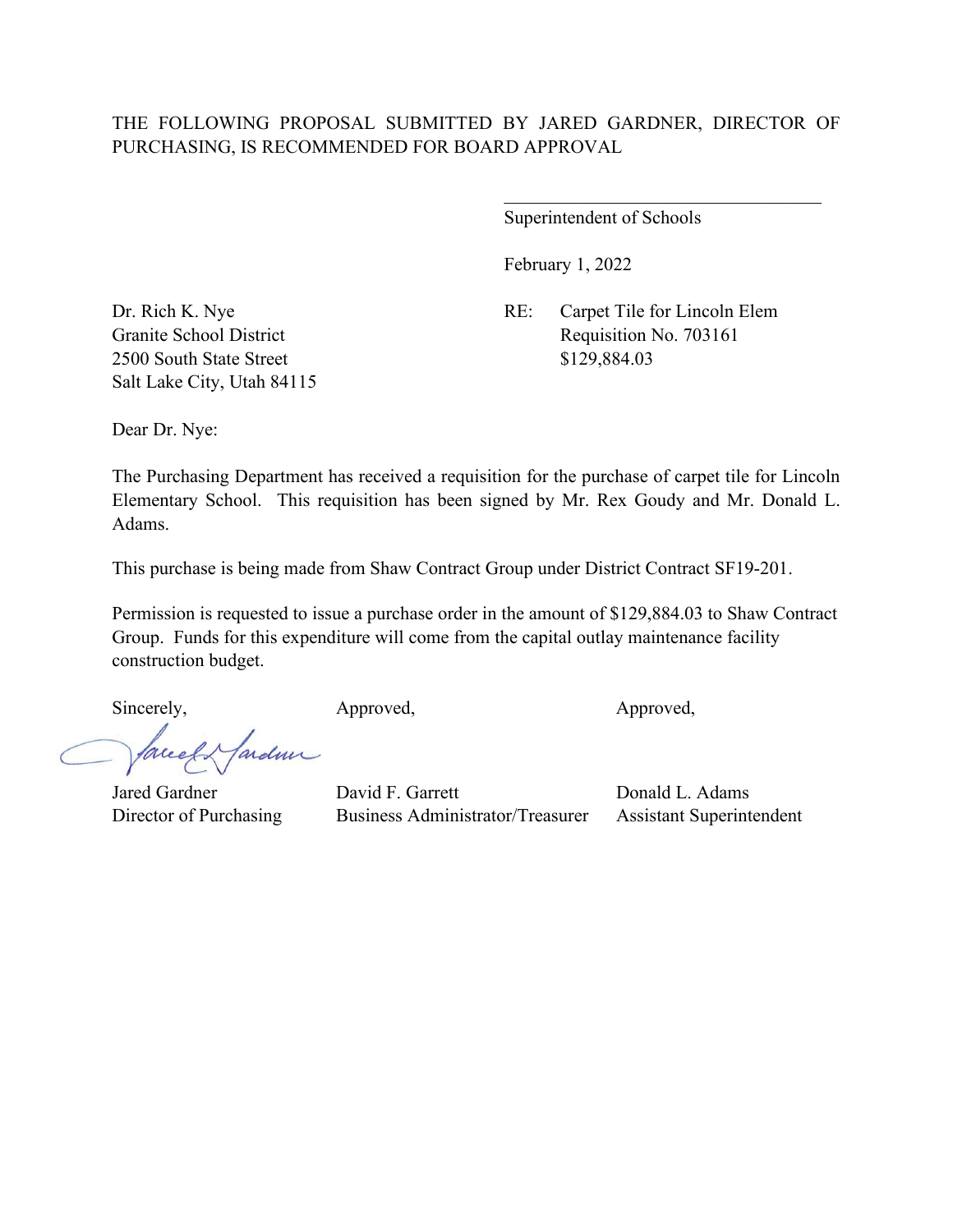February 1, 2022

Dr. Rich K. Nye RE: Carpet Tile for Pioneer Elem Granite School District Requisition No. 703180

 $\overline{\phantom{a}}$ 

2500 South State Street \$67,798.70 Salt Lake City, Utah 84115

Dear Dr. Nye:

The Purchasing Department has received a requisition for the purchase of carpet tile for Pioneer Elementary School. This requisition has been signed by Mr. Rex Goudy and Mr. Donald L. Adams.

This purchase is being made from Shaw Contract Group under District Contract SF19-201.

Permission is requested to issue a purchase order in the amount of \$67,798.70 to Shaw Contract Group. Funds for this expenditure will come from the capital outlay maintenance facility construction budget.

Jarden Creek

Sincerely, Approved, Approved, Approved,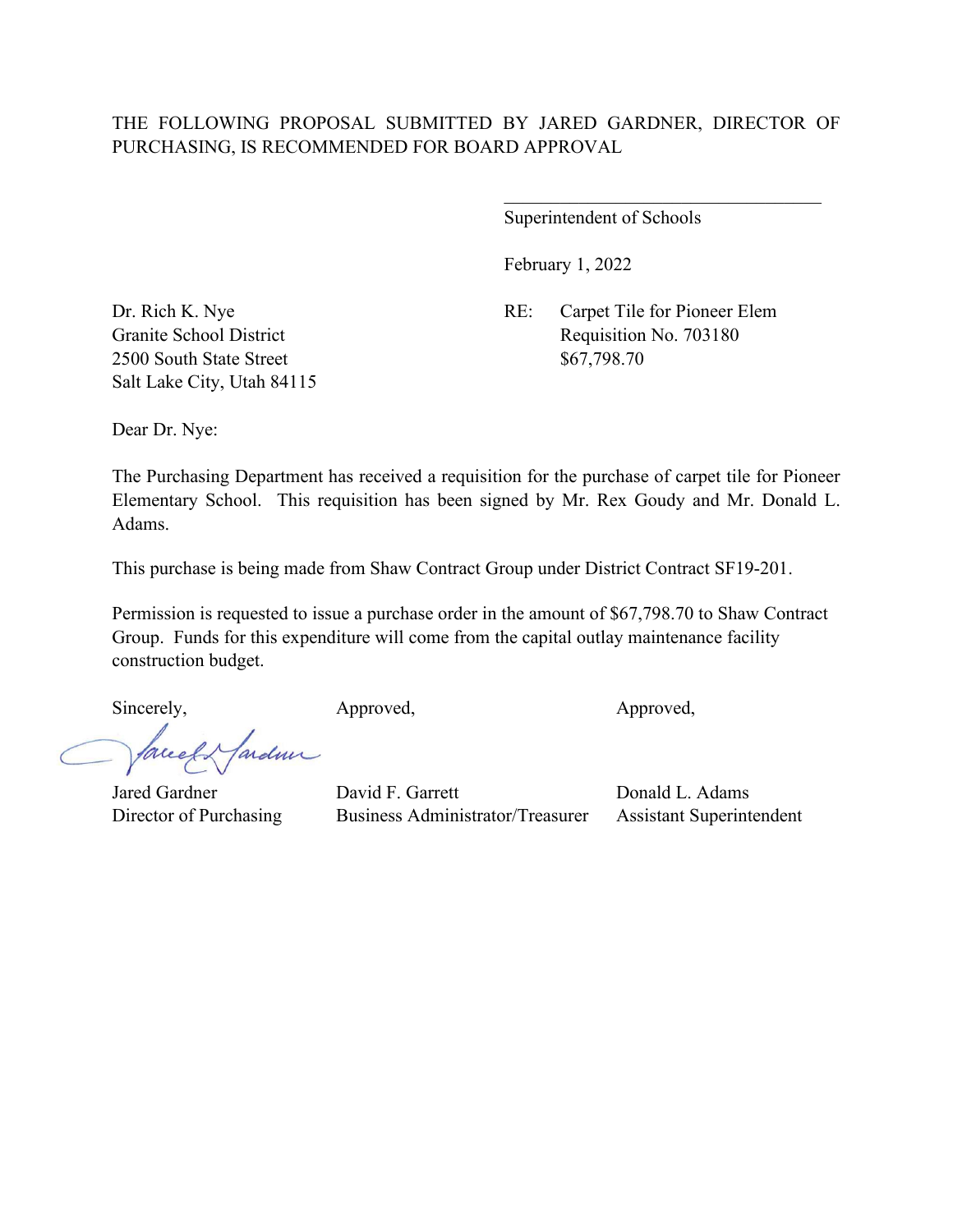## THE FOLLOWING PROPOSAL SUBMITTED BY JARED GARDNER, DIRECTOR OF PURCHASING, IS RECOMMENDED FOR BOARD APPROVAL

Superintendent of Schools

February 01, 2022

Dr. Rich K Nye RE: Social Emotional Learning Survey Granite School District Licenses for District Employees

2500 South State Street \$62,240.00 Salt Lake City, Utah 84115

Dear Dr. Nye:

The Purchasing Department has received a request form Ms. Leslie Bell to purchase social emotional learning survey software licensing from Panorama Education. The software will be utilized by the district to conduct surveys of district employees to better understand their needs and experiences.

The licensing is available to purchase from a cooperative contract held by the Utah State Board of Education, USBE210049MA.

We respectfully request the approval to issue a purchase order to Panorama Education for \$62,240.00. Funds for this expenditure will be coming from ESSER III CARES Act funds.

Sincerely, Approved, Approved, Approved,

ardmi